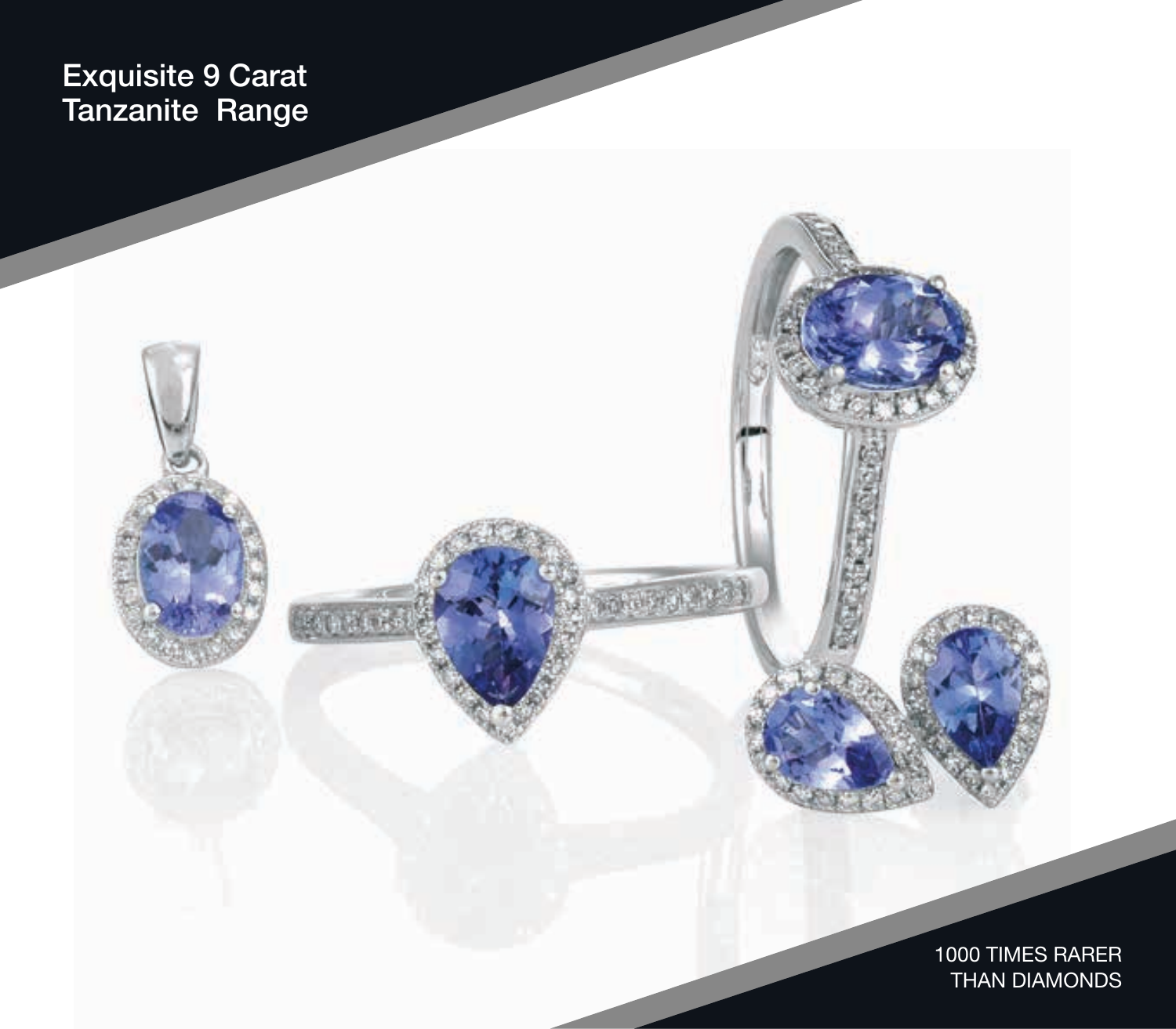

## 9 Carat - Tanzanite Sets

- 1. OVAL TANZANITE & RBC DIAMOND SET RING WHITE ONLY **9ROVTZ** TDW **0.15CT** TANZANITE **1.00CT\***  PENDANT WHITE ONLY **9POVTZ** TDW **0.10CT** TANZANITE **0.70CT\***  EARRINGS WHITE ONLY **9EOVTZ** TDW **0.15CT** TANZANITE **0.90CT\***
- 2. PEAR TANZANITE & RBC DIAMOND SET RING WHITE ONLY **9RPETZ** TDW **0.15CT** TANZANITE **0.65CT\*** PENDANT WHITE ONLY **9PPETZ** TDW **0.10CT** TANZANITE **0.70CT\*** EARRINGS WHITE ONLY **9EPETZ** TDW **0.15CT** TANZANITE.**0.80CT\***
- 3. ROUND TANZANITE & RBC DIAMOND SET RING WHITE ONLY **9RRBTZ** TDW **0.15CT** TANZANITE **0.70CT\*** PENDANT WHITE ONLY **9PRBTZ** TDW **0.10CT** TANZANITE **1.00CT\***  EARRINGS WHITE ONLY **9ERBTZ** TDW **0.15CT** TANZANITE **0.90CT\***

**\* ALL TANZANITE WEIGHT APPROXIMATE ONLY**